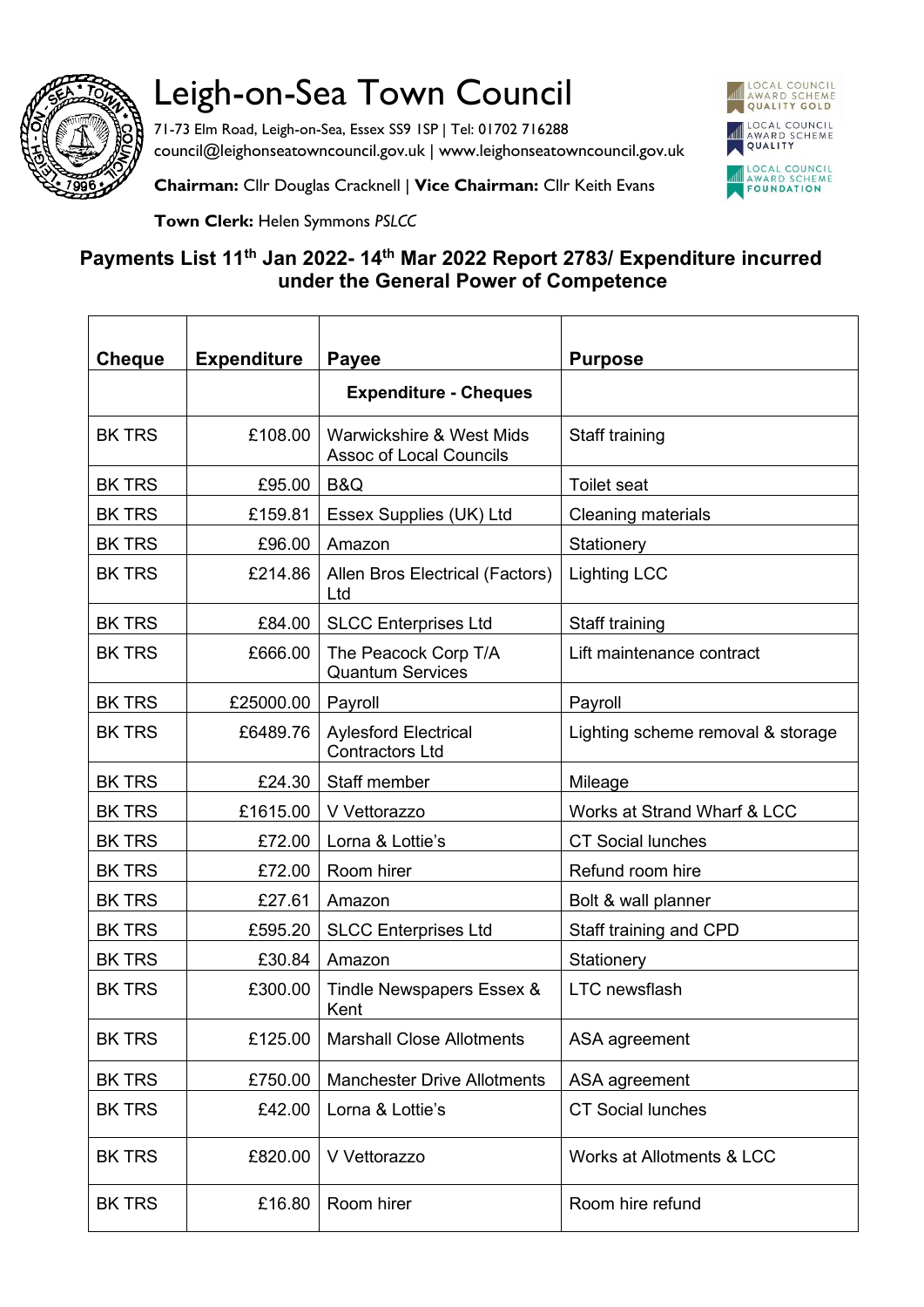| <b>BK TRS</b> | £19.93    | <b>Mark One Hire</b>                           | Acrow prop hire                                           |
|---------------|-----------|------------------------------------------------|-----------------------------------------------------------|
| <b>BK TRS</b> | £100.80   | James Todd & Co Ltd                            | Payroll processing                                        |
| <b>BK TRS</b> | £52.94    | <b>Couno Office Solutions</b>                  | Photocopying                                              |
| <b>BK TRS</b> | £458.28   | <b>Veolia Environmental</b><br><b>Services</b> | Garden waste sacks                                        |
| <b>BK TRS</b> | £146.88   | Secom plc                                      | Security alarm works                                      |
| <b>BK TRS</b> | £841.08   | The Stage Bus                                  | Camper van stage for Community<br>Day                     |
| <b>BK TRS</b> | £12000.00 | <b>Intex Properties Ltd</b>                    | Skate park repairs                                        |
| <b>BK TRS</b> | £377.04   | Allen Bros Electrical (Factors)<br>Ltd         | Light bulbs and strips                                    |
| <b>BK TRS</b> | £261.44   | Essex Supplies (UK) Ltd                        | <b>Cleaning materials</b>                                 |
| <b>BK TRS</b> | £120.00   | <b>Phuse Media</b>                             | <b>SSL Certificates LTC &amp; LCC</b>                     |
| <b>BK TRS</b> | £25000.00 | Payroll                                        | Payroll                                                   |
| <b>BK TRS</b> | £140.98   | Keith James                                    | Ink                                                       |
| <b>BK TRS</b> | £480.00   | V Vettorazzo                                   | Works at Allotments & LCC                                 |
| <b>BK TRS</b> | £175.20   | <b>KBS Depot Ltd</b>                           | Notice board                                              |
| <b>BK TRS</b> | £5.00     | CT member                                      | Refund                                                    |
| <b>BK TRS</b> | £18.00    | Mark One Hire                                  | Acrow prop hire                                           |
| <b>BK TRS</b> | £55.18    | <b>Couno Office Solutions Ltd</b>              | Photocopying                                              |
| <b>BK TRS</b> | £108.00   | James Todd & Co Ltd                            | Payroll processing                                        |
| <b>BK TRS</b> | £256.63   | <b>Tiger Supplies Ltd</b>                      | Sun cream and dispensers                                  |
| <b>BK TRS</b> | £36.00    | <b>SLCC Enterprises Ltd</b>                    | Staff training                                            |
| <b>BK TRS</b> | £20.00    | <b>MDAS</b>                                    | Retained deposit                                          |
| <b>BK TRS</b> | £44.71    | Amazon                                         | Decorating equipment                                      |
| <b>BK TRS</b> | £194.99   | Amazon                                         | PA system and doorbell for<br>caretaker contact by hirers |
| <b>BK TRS</b> | £30.00    | Stall holder                                   | Refund                                                    |
| <b>BK TRS</b> | £215.38   | <b>Essex Supplies Ltd</b>                      | Cleaning materials                                        |
| <b>BK TRS</b> | £177.00   | Lorna & Lottie's                               | <b>CT Social lunches</b>                                  |
| <b>BK TRS</b> | £74.82    | <b>Brunel Engraving Co</b>                     | Memorial plaque engraving                                 |
|               |           |                                                |                                                           |
|               |           |                                                |                                                           |
|               |           |                                                |                                                           |
|               |           |                                                |                                                           |
|               |           |                                                |                                                           |
|               |           |                                                |                                                           |